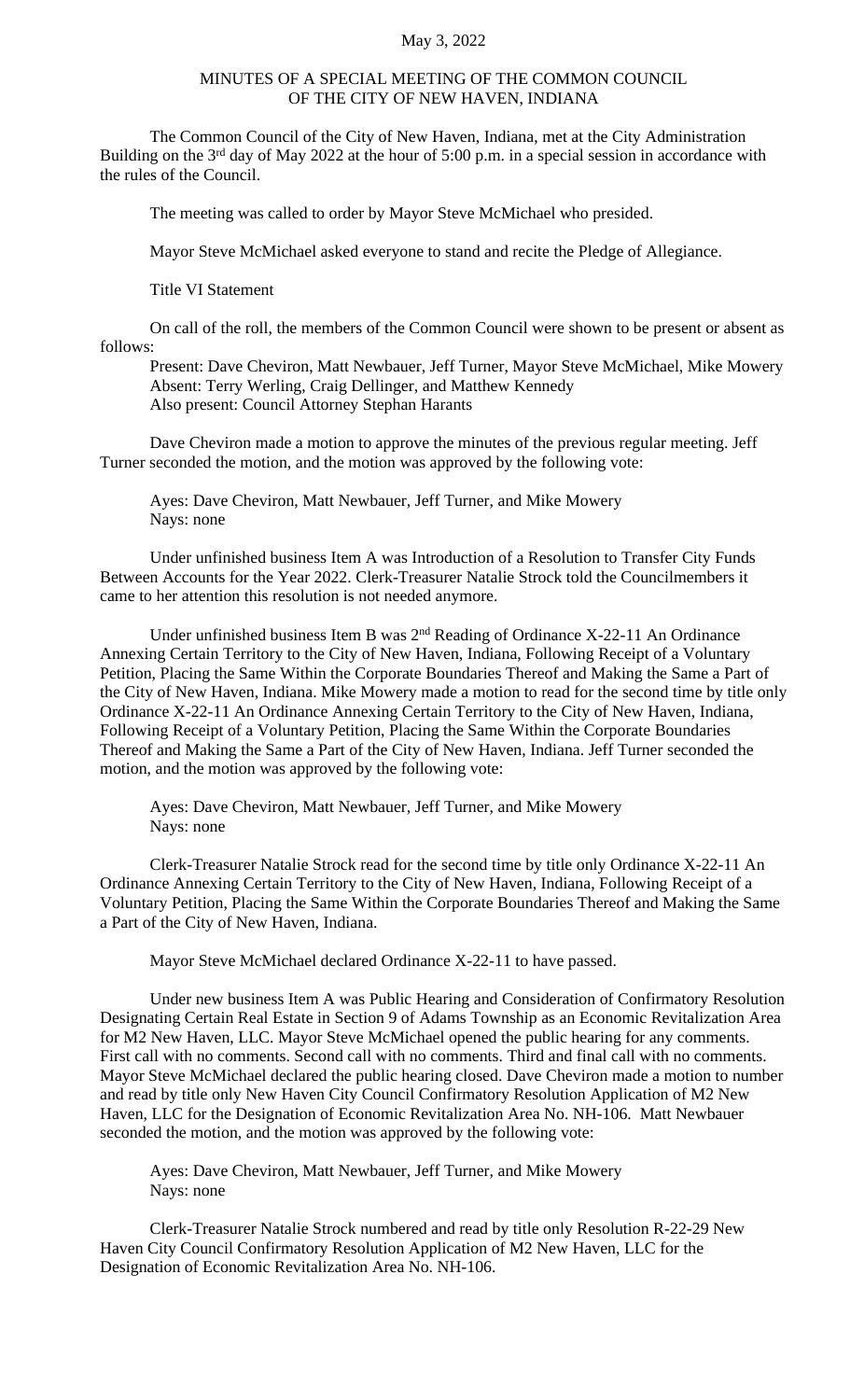Mayor Steve McMichael declared Resolution R-22-29 to have passed.

Under new business Item B was Public Hearing and Consideration of Confirmatory Resolution Designating Certain Real Estate in Section 6 of Jefferson Township as an Economic Revitalization Area for Cedar East, LLC. Mayor Steve McMichael opened the public hearing for any comments. First call with no comments. Second call with no comments. Third and final call with no comments. Mayor Steve McMichael declared the public hearing closed. Matt Newbauer made a motion to number and read by title only New Haven City Council Confirmatory Resolution Application of Cedar East, LLC for the Designation of Economic Revitalization Area No. NH-105. Mike Mowery seconded the motion, and the motion was approved by the following vote:

Ayes: Dave Cheviron, Matt Newbauer, Jeff Turner, and Mike Mowery Nays: none

Clerk-Treasurer Natalie Strock numbered and read by title only Resolution R-22-30 New Haven City Council Confirmatory Resolution Application of Cedar East, LLC for the Designation of Economic Revitalization Area No. NH-105.

Mayor Steve McMichael declared Resolution R-22-30 to have passed.

Under new business Item C was Consideration of a Resolution Waiving Non-compliance for Ruble Truck Sales. Clerk-Treasurer Natalie Strock mentioned the title says Allen County Council instead of New Haven City Council. Rachel Black, Allen County Economic Development Specialist, told council she would make the correction. Jeff Turner made a motion to number and read by amended title only New Haven City Council Resolution Waiving Non-Compliance for Ruble Truck Sales. Dave Cheviron seconded the motion, and the motion was approved by the following vote:

Ayes: Dave Cheviron, Matt Newbauer, Jeff Turner, and Mike Mowery Nays: none

Clerk-Treasurer Natalie Strock numbered and read by title only Resolution R-22-31 New Haven City Council Resolution Waiving Non-Compliance for Ruble Truck Sales.

Mayor Steve McMichael declared Resolution R-22-31 to have passed.

Under new business Item D was Consideration of Declaratory Resolution Designating Certain Real Estate in Section 10 of Adams Township as an Economic Revitalization Area for the Tunnel on Lincoln, LLC/The Tube on Lincoln, LLC. Matt Newbauer made a motion to number and read by title only New Haven City Council Declaratory Resolution Designation of Economic Revitalization Area No. NH-108 Application of the Tunnel on Lincoln, LLC/The Tube on Lincoln, LLC. Dave Cheviron seconded the motion, and the motion was approved by the following vote:

Ayes: Dave Cheviron, Matt Newbauer, Jeff Turner, and Mike Mowery Nays: none

Clerk-Treasurer Natalie Strock numbered and read by title only Resolution R-22-32 New Haven City Council Declaratory Resolution Designation of Economic Revitalization Area No. NH-108 Application of the Tunnel on Lincoln, LLC/The Tube on Lincoln, LLC.

Mayor Steve McMichael declared Resolution R-22-32 to have passed.

Under new business Item E was Consideration of Declaratory Resolution Designating Certain Real Estate in Section 15 of Adams Township as an Economic Revitalization Area for Albright Holdings/Zitrans, Inc. Mike Mowery made a motion to number and read by title only New Haven City Council Declaratory Resolution for the Designation of Economic Revitalization Area No. NH-107 Application of Albright Holdings/Zitrans, Inc. Jeff Turner seconded the motion, and the motion was approved by the following vote:

Ayes: Dave Cheviron, Matt Newbauer, Jeff Turner, and Mike Mowery Nays: none

Clerk-Treasurer Natalie Strock numbered and read by title only Resolution R-22-33 New Haven City Council Declaratory Resolution for the Designation of Economic Revitalization Area No. NH-107 Application of Albright Holdings/Zitrans, Inc.

Mayor Steve McMichael declared Resolution R-22-33 to have passed.